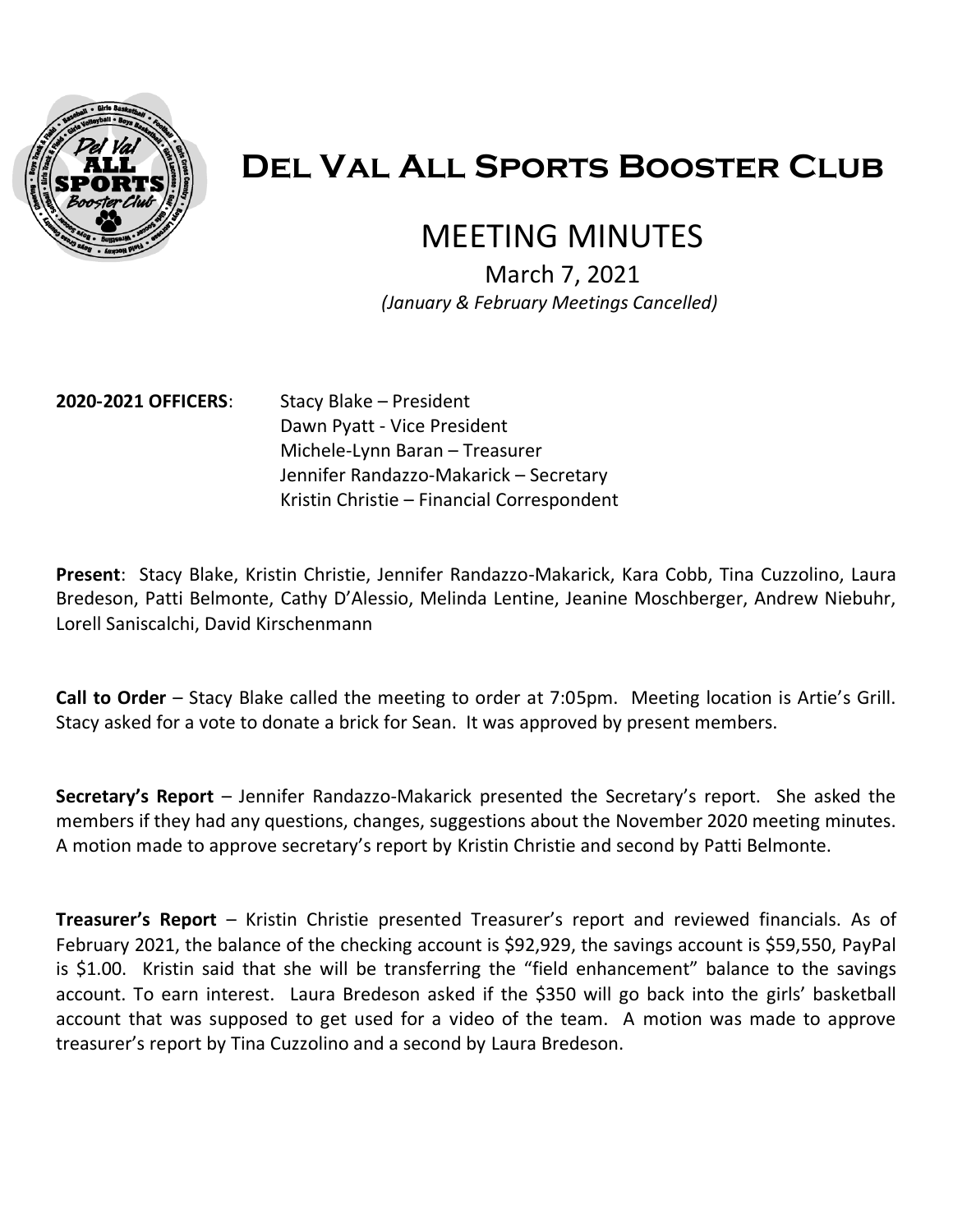**WINTER SPORTS REPS: Boys Basketball:** Stacy Blake **Girls Basketball:** Laura Bredeson **Wrestling:** Kristin Christie **Cheerleading:** Melinda Lentine **Volleyball:** Melinda Kraynanski & Kara Cobb

## **WINTER SPORTS REPORTS:**

**Boys Basketball:** Stacy reported that the season ended with Varsity record 9-3, JV 5-3 and Freshman record is unknown. A big win vs Somerville and we are Skyland winners! This is the first time in 53 years! The banquet date is not set yet. Senior night was March  $4<sup>th</sup>$ ; 6 seniors.

**Girls Basketball:** Laura Bredeson reported Varsity record 6-6. As season went on, the team grew strong. In 2<sup>nd</sup> round vs Immaculata, they won! It was a loss in Final round vs South Hunterdon. The banquet is April 30<sup>th</sup>. Senior night was February 27<sup>th</sup>; 2 seniors.

**Wrestling:** Kristin reported that wrestling starts this week with 52 kids. They will be splitting practices in groups. This year there will be individual competitions for states and not as a team. Senior night is March 30<sup>th</sup>; 9 seniors.

**Cheerleading:** The first virtual competition was a WIN! This year has been the longest running season from June 2020 to April 2021. The National competition will also be virtual. The team expects to compete in all virtual competitions this year. The booster club advised that any competitions will be posted to the booster Facebook page for everyone to view.

**Volleyball:** Melissa Kraynanski sent an email update and there are enough players for all three teams. Mike Haughey is the freshman coach this year. The first game is this week vs Phillipsburg.

## **DEL VAL SPIRIT WEAR:**

- 1. Christmas Shop: The shop was in Stacy's barn and sales totaled approximately \$5,300.00
- 2. Delivered: Staff & youth, Football Conference champs Both basketball teams, 2 Varsity jackets
- 3. Stores: Wrestling store closed and will be delivered within a week.
- 4. Varsity jackets: Sales were \$1,454.35 (low sales). Next sale will depend on when the season ends.
- 5. Spring Sports: Stacy met with Girls Lacrosse & Basketball so far.
- 6. It was suggested to bring back the Del Val school store (in-person)
- 7. New Committee will review current goals of selling clothes (all spirit wear) and propose new plan for future.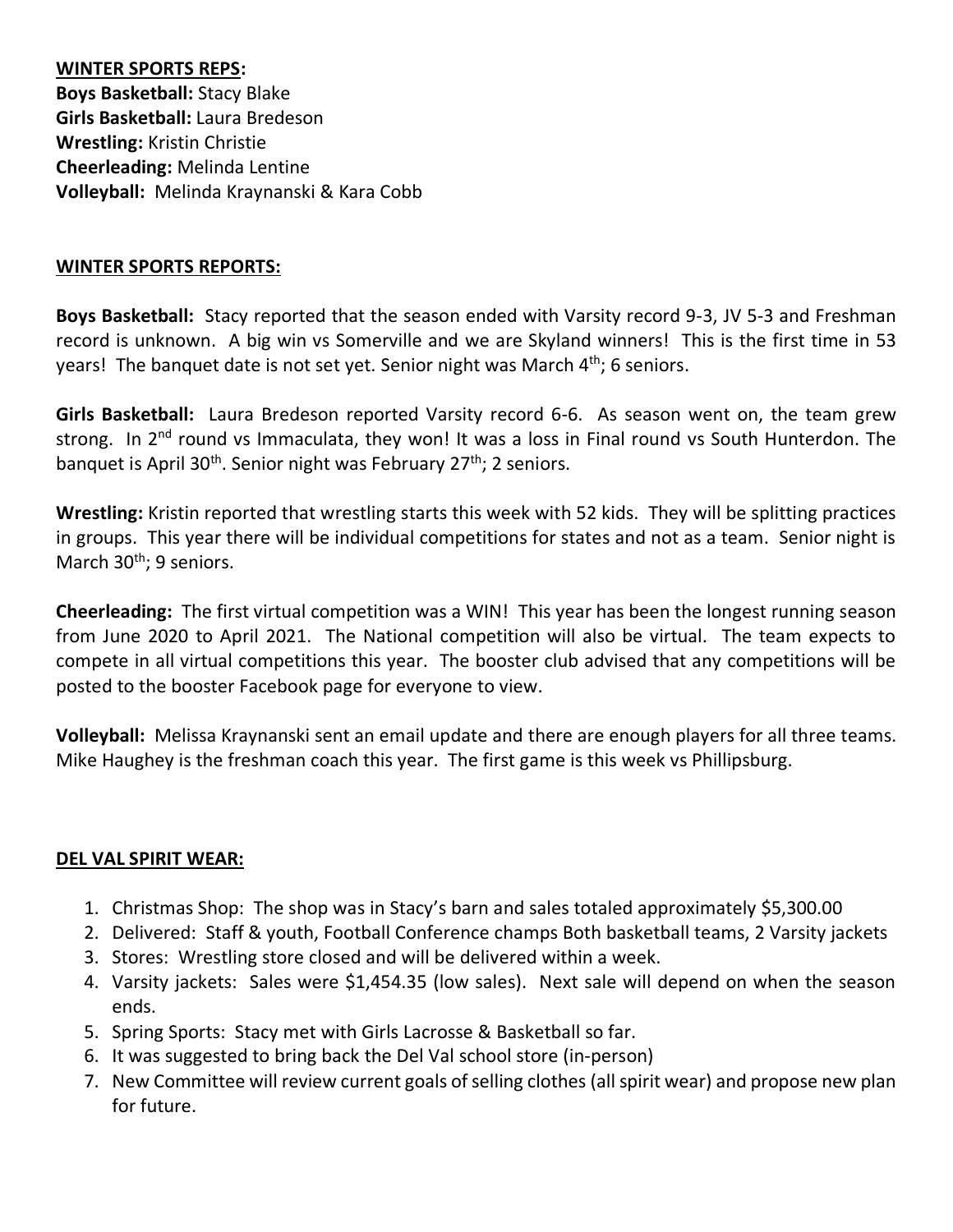## **OLD BUSINESS:**

- 1. Credit Cards: Stacy switched to new program that will charge customers 4% on all transactions instead of the \$3.00 fee per transaction. During each transaction, we will let the customers know of this new fee.
- 2. Pay pal using PayPal for Redbubble store (opened in January by Stacy) and Brick purchasing is now open and was advertised on Facebook with a deadline of April 15<sup>th</sup> to order.
- 3. Varsity Jackets we will continue to purchase jackets from All Sports for now. Stacy got a quote on Holloway jackets (Sneakers Plus sells this brand currently) and it is \$15 more per jacket.
- 4. Clothing Vendor Stacy spoke to Joe (All Sports) and said, "Joe said he can take over more responsibility but there is a cost that would be added to clothing prices. I had meeting with them, we are going to try new way starting with spring stores barring we all agree with the pricing. All sports would like to keep our business and willing to come to meeting to present their proposal"
	- a. The members asked to bring in 3 quotes and compare different vendors
	- b. Not sure of how much savings with packing items ourselves vs. Joe packing for us
	- c. It was again suggested to bring back Del Val store in the school
- 5. By Law reading & voting (specific details listed below)
- 6. Bricks added this fundraiser to Vice president responsibilities Stacy will write email and Jen will send to all Senior parents and blast on Facebook - Need to order by April 15<sup>th</sup> - Contact Bill to speak with the school maintenance department if they will take over installing bricks.

## **BY LAWS:**

- 1. In January there were two changes in By Laws.
	- a. "Bricks" responsibility got added to the Vice Presidents responsibilities (page 3).
	- b. "Games of Chance" #7, an added fee of \$25 (page 7)
- 2. **Scholarship Amendment**:
	- a. October 2020 was 1st read of change
	- b. November was 2<sup>nd</sup> read
	- c. March meeting is final vote (January vote was postponed). NEW Scholarship amendment as follows:

## **Article X – Policies, C. Awards and Scholarships**

- 1. The Del Val All Sports Booster Club will award up to four (4) scholarships each year to graduating senior varsity athletes (senior statisticians are not eligible). The value of the scholarship is not to exceed \$500.00 each. The monies available to the Del Val All Sports Booster Club will govern the number and dollar amount of the awards, and may change yearly as voted on at a monthly meeting.
- 1. To receive a scholarship award offered by the Del Val All Sports Booster Club, the applicant must:
	- 1. Have been an athlete on a recognized varsity team during his/her senior year and intend to play sports in college.
	- 2. Have a parent or guardian who has been an active member in good standing during the student's senior year. To be a member in good standing one must: A. Pay Annual Dues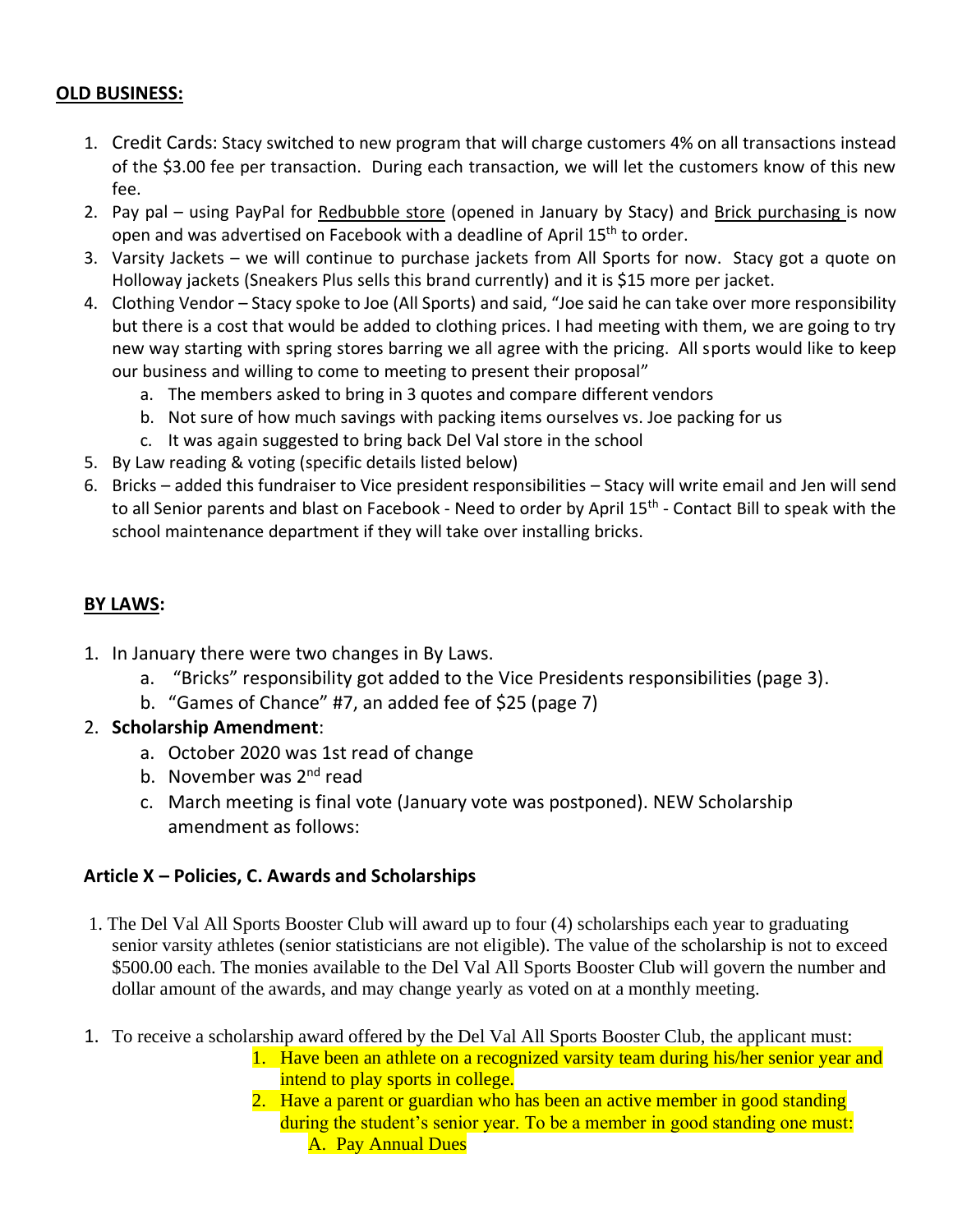- B. Attend at least 50% of all Booster Club activities. (this included meetings, football games, outside sales events, school sales events, etc.)
- 3. Has not been placed on academic probation or violated the Delaware Valley Regional High School Student Conduct Code and / or Student Co-Curricular Code.
- 4. Students must fill out the school scholarship application form and submit it by the deadline to be considered.
- 3. If the above stated criteria is not met by 4 candidates in a given school year, one (1) scholarship (not to exceed \$500) may be awarded based on a financial need. The following criteria must be met:
	- 1. Have been an athlete on a recognized varsity team during his/her senior year.
	- 2. Have a parent or guardian who is a member of the Del Val All Sports Booster Club or has volunteered at 50% of our activities. (this included meetings, football games, outside sales events, school sales events, etc.)
	- 3. Has not been placed on academic probation or violated the Delaware Valley Regional High School Student Conduct Code and/or Student Co-Curricular Code.
	- 4. Application is reviewed on the basis of financial hardship/burden to the family
- 4. No member of the scholarship committee can have a son or daughter who is under consideration for a scholarship to alleviate any appearance of improprieties.
- 5. All candidate information is considered to be private and confidential and is not to be discussed outside of the committee meeting.

## **VOTING ON SCHOLARSHIP AMENDMENT ITEM AS FOLLOWS: YES - 11 people (unanimous)**

Stacy will revise current By Laws with the two changes: Vice President responsibility and the Games of Chance fee and forward to Jen. The updated by laws will be emailed to the members immediately and then vote in April.

## **NEW BUSINESS**:

- 1. New Weight Room update: The gym has been repainted, new lights were installed, and a new rubber floor was done in Spring/Summer. Hudl Focus camera installed to live stream all events in the gym. Air conditioning was also installed in weight room.
- 2. Weight Room Proposal Stacy asked Bill Deniz for 3 quotes for equipment in the price range of \$15,000- \$20,000 that will benefit most athletes. We will be discussing and voting on the amount we are donating towards this project.
- 3. The girls old locker room was restored and is now the new Cardio room.
- 4. Bill Deniz Weight Room Presentation (paper packet): \$71,000 for Webster Fitness Equipment, all Blue color, signs will get made in Gold writing, Cardio floor on back-order.
- 5. The school is asking what the booster can spend in donation towards the new weight room.

## DISCUSSION & QUESTIONS by our members on new weight room to be asked to Bill on March 10<sup>th</sup> at his meeting:

- Where is booster money coming from for this donation? Savings transfer?
- Will there be allotted time for all teams? Girls basketball has never been asked to go in weight room.
- Soccer, girls or boys, do not use the weight room
- Will BOE change PE curriculum to add weight room time?